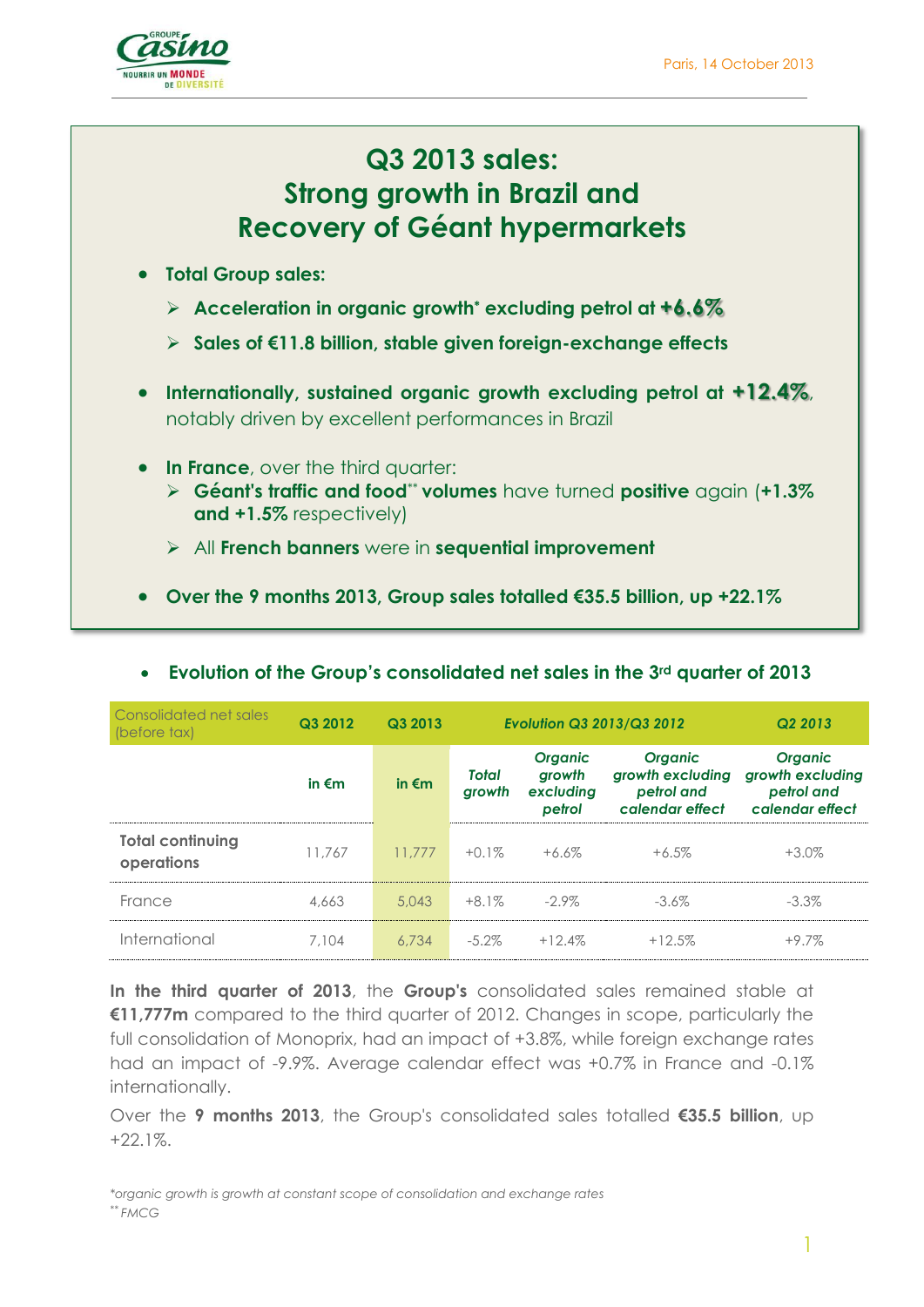

### **Q3 2013 SALES**

#### **In France, activity was marked by improved traffic and food volumes at Géant, where they both became positive again**

**In France**, organic growth excluding petrol was in line with previous quarters at -2.9% during Q3 2013. Total sales were €5,043 million, growing by +8.1%.

- **Géant** and **Casino Supermarkets** sales improved markedly compared to Q2. Géant's traffic and food volumes were positive (+1.3% and +1.5% respectively). In Casino supermarkets, traffic also became positive again  $(+0.6\%)$ .
- All **French banners** posted **higher** sales compared to the second quarter.
- **Cdiscount's** growth, which was higher than the market average, remained satisfactory with business volume up by +14.3% thanks to the marketplace and net sales growth.

#### **Internationally, organic growth in all Group markets was very strong (+12.5% excluding petrol and calendar effect) and accelerating compared to previous quarters**

International subsidiaries posted another quarter of strong organic growth at **+12.5%** excluding petrol and calendar effect. Organic growth was particularly strong in Brazil, due to the combined effects of strong same-store sales and rapid expansion. When translated in euros, international sales were **€6,734 million (-5.2%)** given unfavourable foreign-exchange effects.

- **Latin America** posted strong organic growth of +13.5% excluding petrol and calendar effect, up compared to Q2 2013 (+10.3%), driven by strong performance of stores in Brazil and the dynamic expansion of cash-and-carry in Brazil and discount formats in Colombia.
- Organic growth in **Asia**, excluding petrol and calendar effect, was very robust at **+8.5%**, due to rapid expansion in Thailand and Vietnam.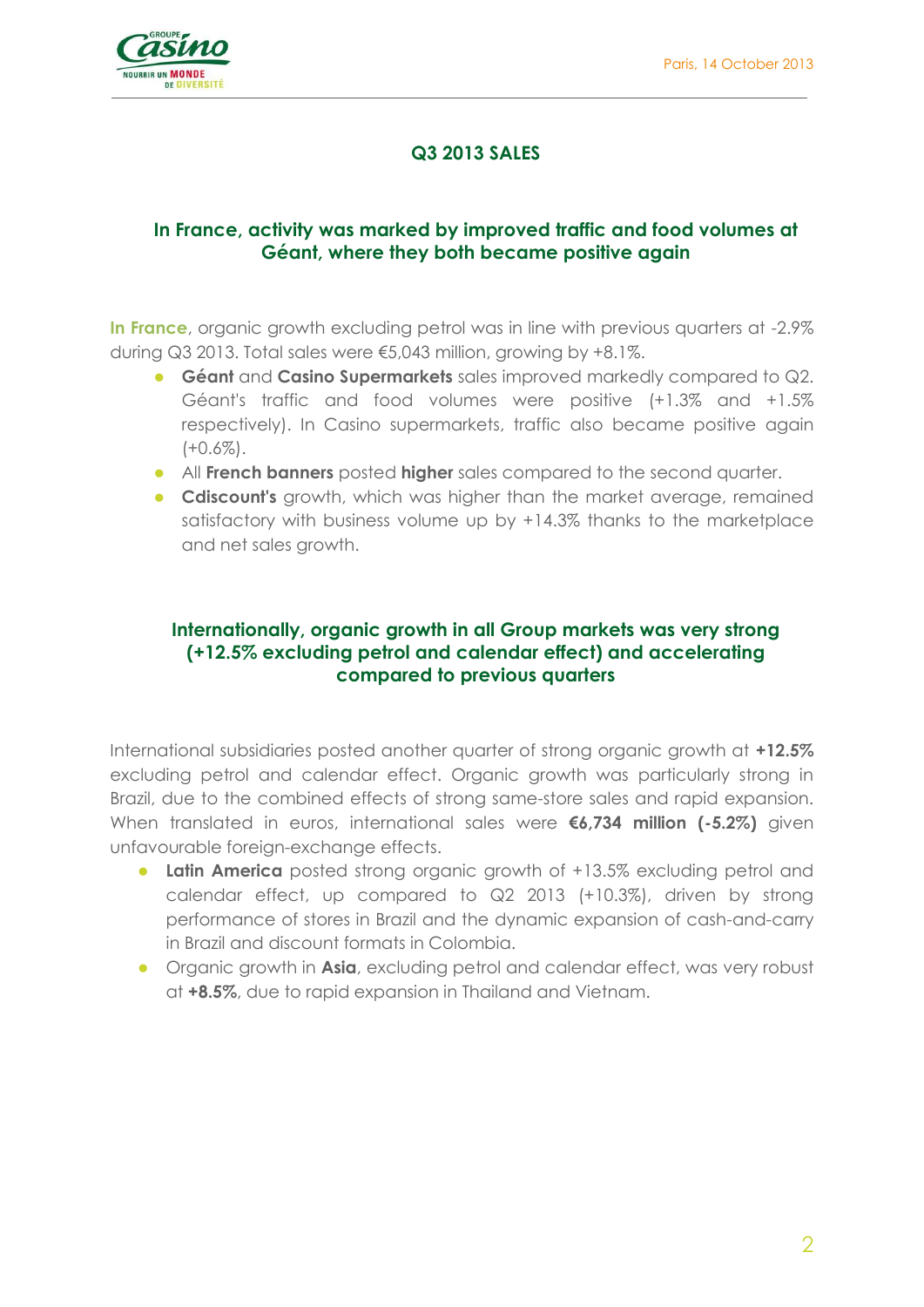

## **FRANCE: SALES ANALYSIS - Q3 2013**

Sales in **France** came to **€5,043 million** in the third quarter of 2013, up **+8.1%**

| In $\epsilon$ m                       |         |         | <b>Total growth</b> | <b>Organic</b><br>growth <sup>*</sup> |
|---------------------------------------|---------|---------|---------------------|---------------------------------------|
|                                       | Q3 2012 | Q3 2013 | Q3 2013             | Q3 2013                               |
| Net sales before tax - France         | 4,662.9 | 5,042.7 | $+8.1\%$            | $-3.6\%$                              |
| <b>Casino France</b>                  | 3,201.1 | 3,073.1 | $-4\%$              | $-3.2\%$                              |
| of which Géant Casino<br>hypermarkets | 1,358.0 | 1,306.5 | $-3.8\%$            | $-4.5\%$                              |
| of which Casino supermarkets          | 1,001.3 | 943.1   | $-5.8\%$            | $-5.8\%$                              |
| Of which Convenience                  | 427.1   | 423.7   | $-0.8\%$            | $-0.8\%$                              |
| Of which Cdiscount and<br>MonShowroom | 302.4   | 325.4   | $+7.6\%$            | $+7.1\%$                              |
| <b>Franprix - Leader Price</b>        | 1.003.2 | 1,026   | $+2.3\%$            | $-6.7\%$                              |
| <b>Monoprix</b>                       | 458.6   | 943.5   | $+105.7\%$          | $+1.6\%$                              |

### Evolution in sales

#### Evolution in same-store sales, excluding petrol

| In $\epsilon$ m           |          |                               | excluding calendar effect |          |
|---------------------------|----------|-------------------------------|---------------------------|----------|
|                           | Q3 2013  | Q3 2013<br>calendar<br>effect | Q3 2013                   | Q2 2013  |
| Géant Casino hypermarkets | $-4.4\%$ | $+0.3\%$                      | $-4.7\%$                  | $-7.8\%$ |
| Casino supermarkets       | $-4.6\%$ | $+0.9\%$                      | $-5.5\%$                  | $-6.3\%$ |
| Franprix                  | $-1.1\%$ | $+0.7\%$                      | $-1.8\%$                  | $-2\%$   |
| Leader Price              | $-1.8\%$ | $+0.8\%$                      | $-2.6\%$                  | $-3.4\%$ |
| Monoprix                  | $+1\%$   | $+1.2\%$                      | $-0.2\%$                  | $+0.3%$  |

 $\overline{a}$ 

<sup>\*</sup> *Excluding petrol and calendar effect*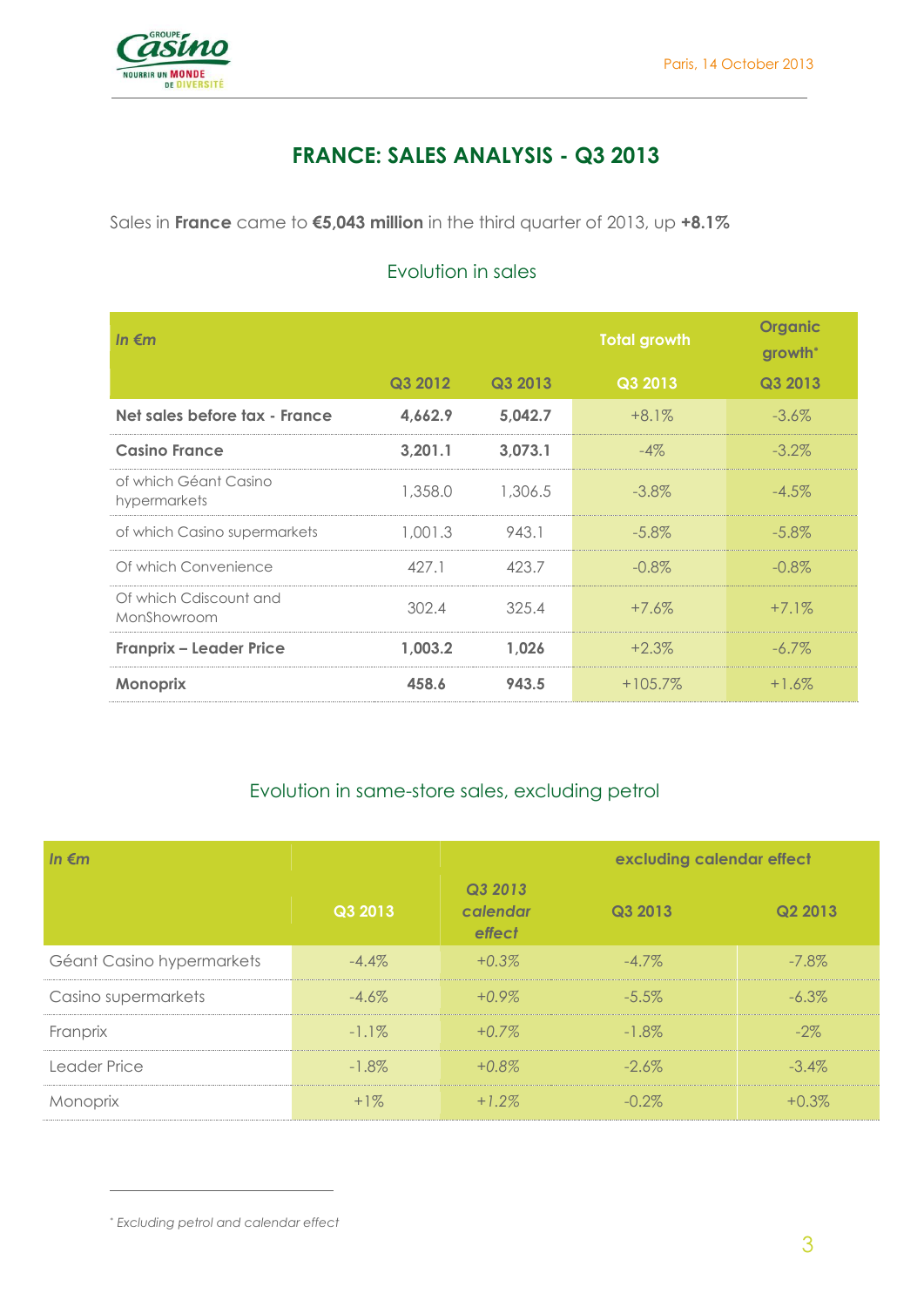

#### **Casino France**

Although price cuts had greater impact in Q3 2013 than in Q2 2013, Géant and Casino supermarkets sales rose significantly over the third quarter.

**Géant Casino** same-store sales improved markedly in Q3 2013 compared to Q2 2013 (-4.7% versus -7.8% excluding calendar effect). During the quarter, its traffic and food volumes (FMCG) were positive (+1.3% and +1.5% respectively). This trend was confirmed as traffic rose by +2.4% and food volumes by +7.7% over a four-week period ending on 14 October.

**Casino supermarkets** same-store sales also improved in Q3 2013 compared to Q2 (-5.5% versus -6.3% excluding calendar effect). Over the quarter, traffic was positive (+0.6%) This trend was also confirmed as traffic and food volumes were both positive (+0.4% and +1% respectively) over a four-week period ending on 14 October.

**Proximity** sales almost stabilised, declining by -0.8% on an organic basis excluding calendar effect, versus -3.3% in Q2 2013.

**Cdiscount** business volume continued to grow significantly by +14.3% in Q3 2013, driven by the marketplace, which now accounts for 14% of business volume, and by net sales, which rose by +7.1%, remaining above the market average.

The marketplace now has 4.5 million offers available.

Cdiscount relies on a network of 14,000 pick-up points.

13% of site sales were made via smartphones or tablets at the end of Q3 2013.

#### **Franprix – Leader Price**

Total Franprix-Leader Price sales posted an increase of +2.3% thanks to the continued expansion of the network with the consolidation of Norma stores and master franchises.

Leader Price same-store sales excluding calendar effect declined by -2.6%, in sequential acceleration compared to Q2 2013 (-3.4%).

Over the quarter, Franprix same-store sales fell by -1.8% excluding calendar effect (versus -2% in Q2 2013).

#### **•** Monoprix

Sales at Monoprix rose +1.6% on an organic basis excluding petrol and calendar effect in Q3. Food sales were well-oriented, while the performance of the banner's smaller formats (Monop', Naturalia and Beauty) was particularly satisfying. Expansion was dynamic with the opening of 9 stores during the quarter.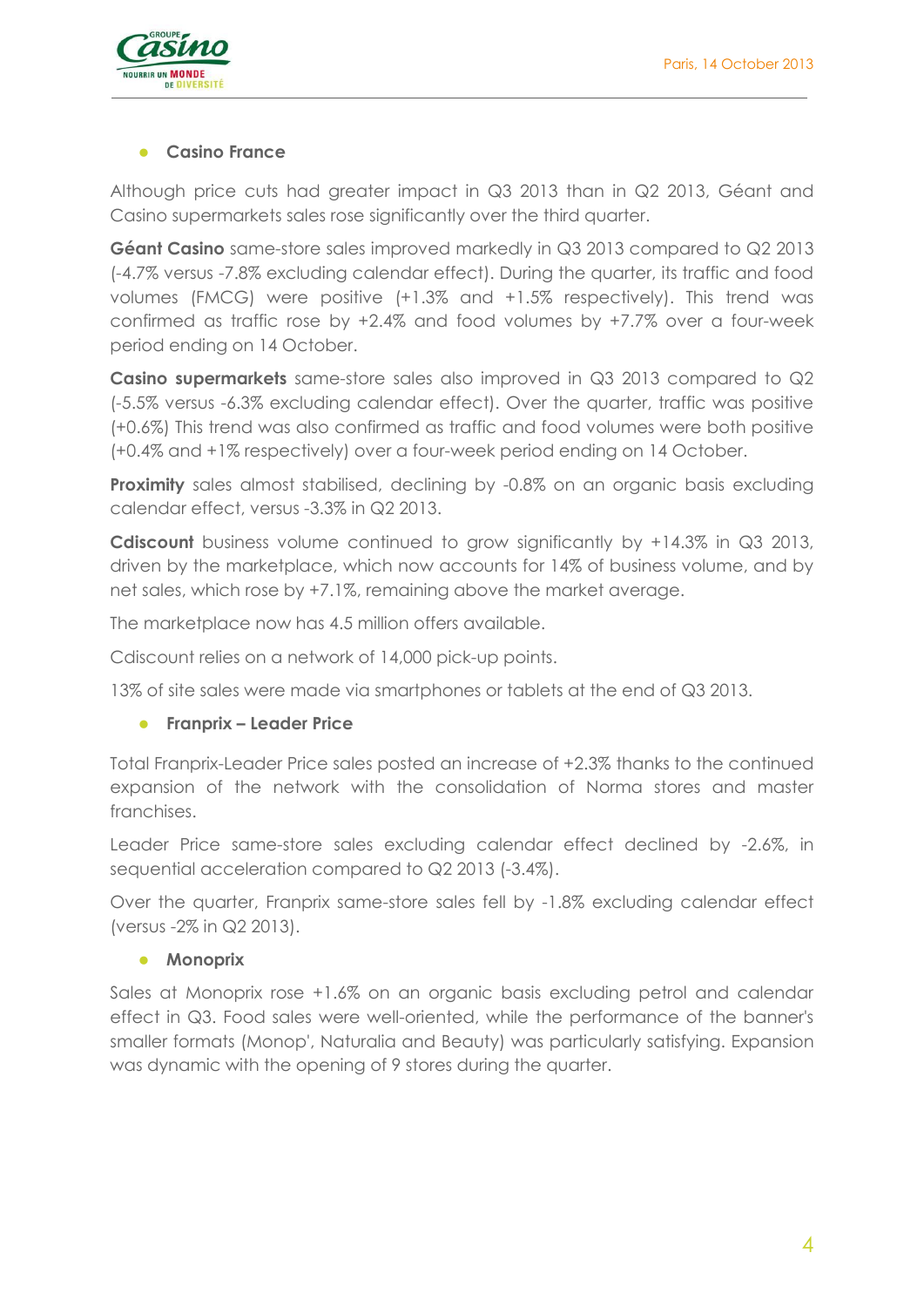

### **INTERNATIONAL: SALES ANALYSIS - Q3 2013**

Reported sales for international operations fell by **-5.2%,** taking into account the impact of unfavourable **foreign-exchange rates (-16.5%).**

**Organic growth** was very robust at **+12.5%** excluding petrol and calendar effect, an acceleration compared to previous quarters, driven by strong performance in Latin America and Asia. This illustrates the very strong performance of the Group's major subsidiaries.

#### Evolution in International sales in the 3rd quarter of 2013

|               | Total growth | Organic growth<br>excl. petrol | Organic growth<br>excl. petrol and<br>calendar effect | Same-store<br>growth<br>excluding petrol | Same-store<br>growth<br>excluding petrol and<br>calendar effect |
|---------------|--------------|--------------------------------|-------------------------------------------------------|------------------------------------------|-----------------------------------------------------------------|
| Latin America | $-6.2\%$     | $+13.5\%$                      | $+13.5\%$                                             | $+9.6%$                                  | $+9.6%$                                                         |
| Asia          | $+1\%$       | $+7.6\%$                       | $+8.5\%$                                              | $-0.3\%$                                 | $+0.6\%$                                                        |

**Latin American** same-store sales grew by **+9.6%,** excluding petrol and calendar effect, a strong increased compared to Q2 2013 (+6.7%) reflecting notably GPA's solid performance in Brazil. Organic growth totalled +13.5% excluding petrol and calendar effect (versus +10.3% in Q2), boosted by ongoing rapid expansion.

#### **GPA in Brazil**

In Brazil, GPA posted same-store sales excluding petrol and calendar effect up +12%, up from Q2 2013 (+10.1%).

In the food segment, all GPA banners performed well. GPA Food same-store sales rose by +8.9%\*. Assaí's performance was particularly remarkable. Expansion was marked in Q3 2013 with the opening of 12 Minimercado, 2 Assaí and 1 Pão de Açúcar stores.

In the non-food segment, Viavarejo same-store sales continued to grow very strongly at +15.4%. E-commerce performed extremely well, driven by the successful sales strategy of Nova's websites. Three Ponto Frio and two Casas Bahia opened over the quarter.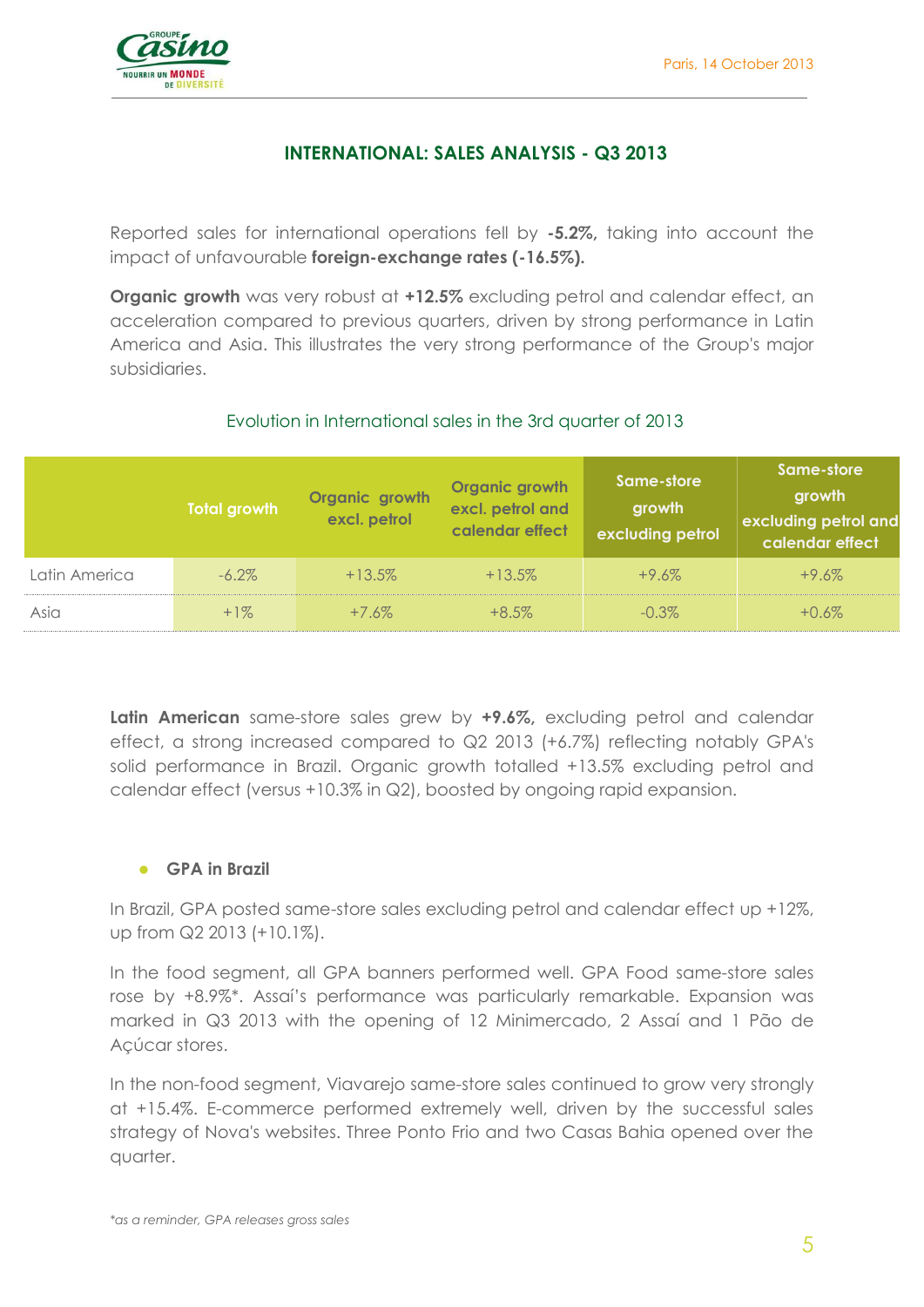

#### **Grupo Exito**

Against a backdrop of softening consumption, Exito's organic growth continued in the 3rd quarter due notably to the expansion in Colombia and overall solid performance in Uruguay. Surtimax's market share rose during the quarter thanks to the expansion on this discount format. Exito also increased the share of its activities that complement its retail business - particularly commercial real estate.

*Exito's Q3 earnings will be released on 24 October 2013.*

**In Asia,** same-store growth excluding calendar effect totalled +0.6%. **Organic** sales growth excluding calendar effect maintained a high level of **+8.5%.** 

#### **•** Big C Thailand

**Big C** posted **organic sales growth** excluding calendar effect of **+6.9%,** despite a backdrop of softening consumption.

**Big C Vietnam**

**Big C Vietnam's organic growth** continued, due in particular to the opening of a hypermarket and shopping mall, bringing the total number of hypermarkets to 25.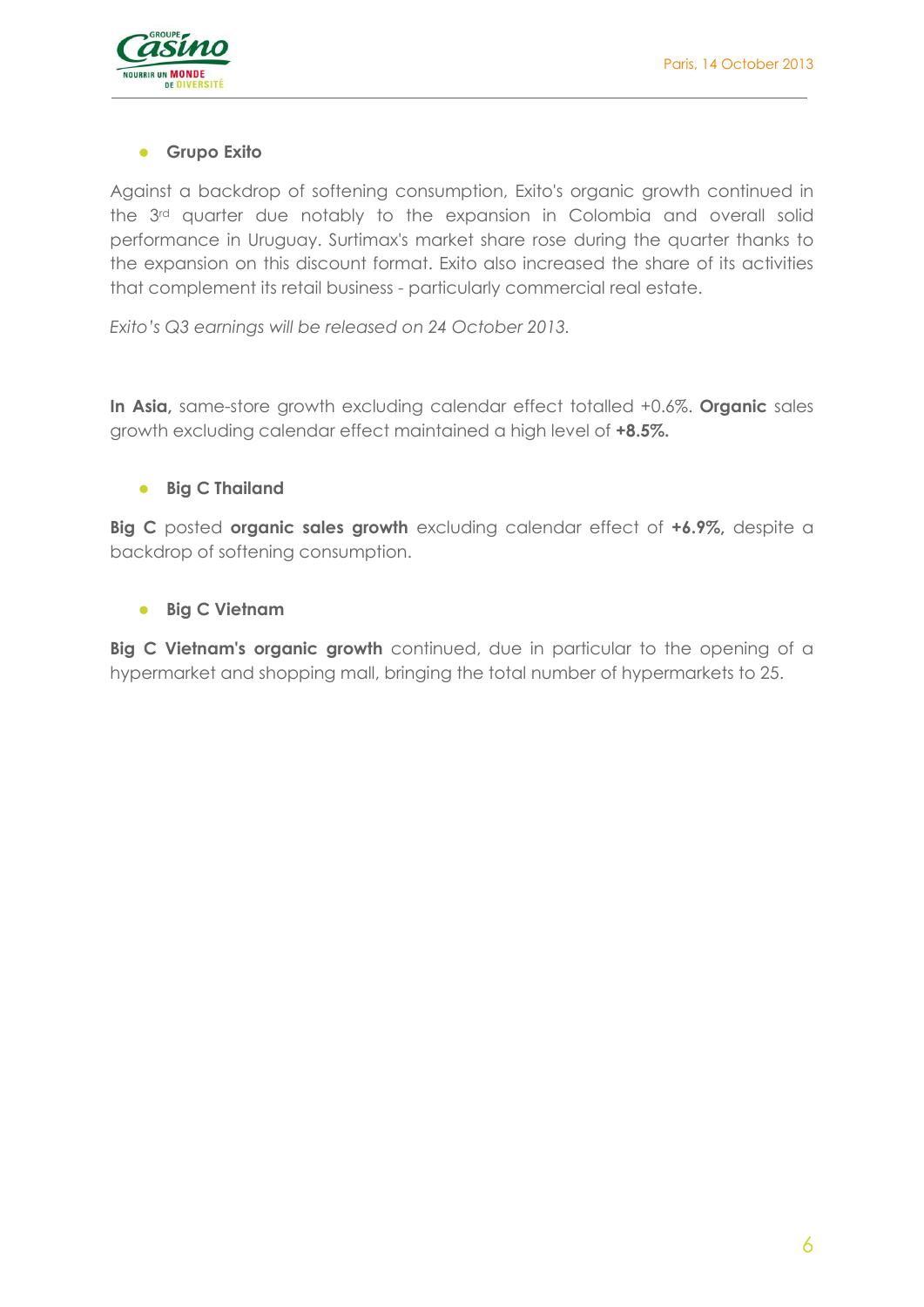

| <b>ANALYST AND INVESTOR CONTACTS</b>                 |
|------------------------------------------------------|
| <b>Régine GAGGIOLI</b> - Tel: $+33$ (0)1 53 65 64 17 |
| rgaggioli@groupe-casino.fr                           |
| or                                                   |
| +33 (0) 1 53 65 64 18                                |
| IR Casino@groupe-casino.fr                           |
| <b>GROUP EXTERNAL COMMUNICATIONS DEPARTMENT</b>      |
| <b>PRESS CONTACT</b>                                 |
| <b>Aziza BOUSTER</b>                                 |
| Tel: +33 (0) 1 53 65 24 78                           |
| Mob: +33 (0) 6 08 54 28 75                           |
| abouster@groupe-casino.fr                            |

#### *Disclaimer*

*This press release was prepared solely for informational purposes and should not be construed as a*  solicitation or an offer to buy or sell any securities or related financial instruments. Similarly, it does not *and should not be treated as giving investment advice. It has no connection with the specific investment objectives, financial situation or needs of any receiver. No representation or warranty, either express or implied, is provided in relation to the accuracy, completeness or reliability of the information contained herein. It should not be regarded by recipients as a substitute for the exercise of their own judgement. All opinions expressed herein are subject to change without notice.*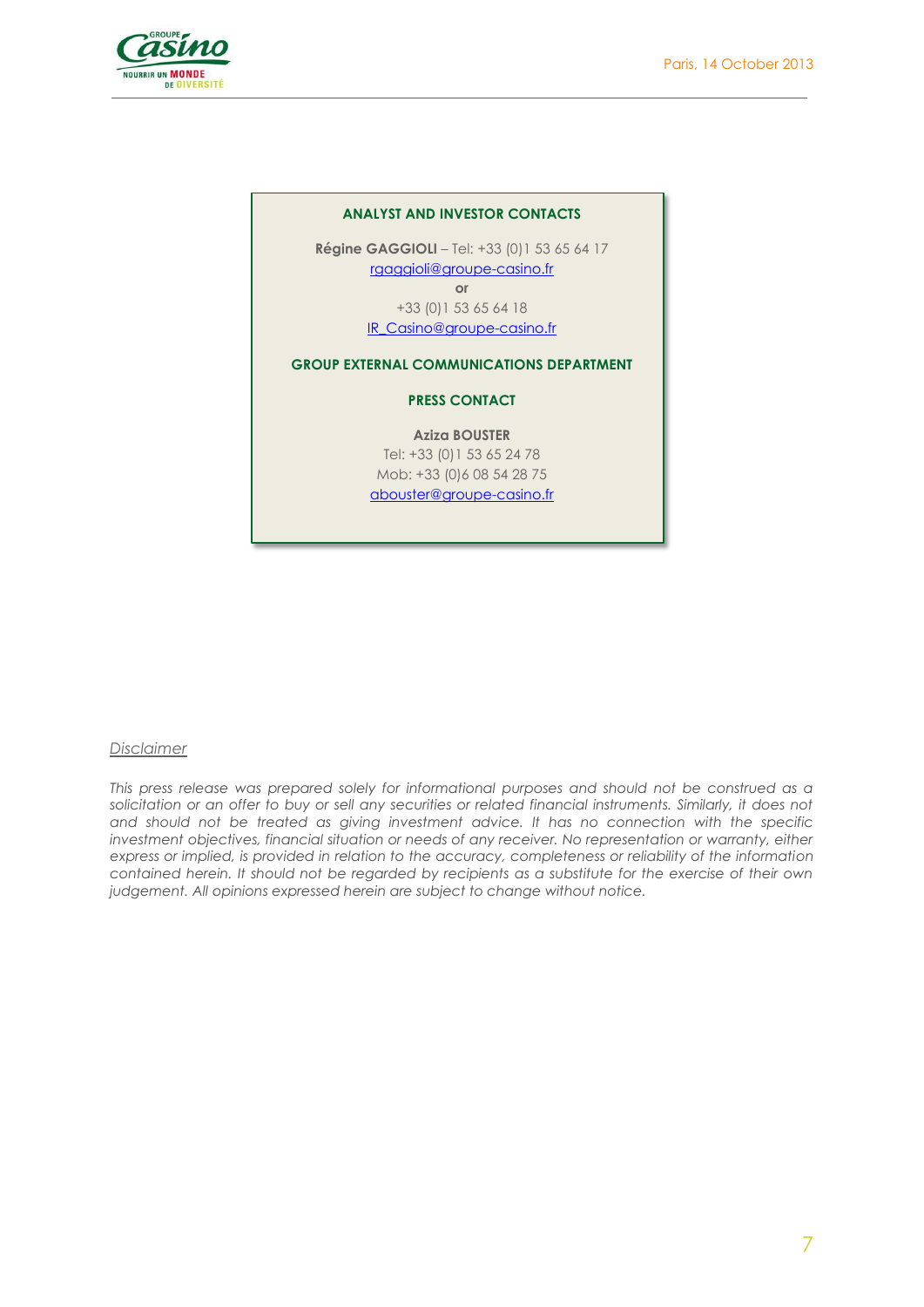

### **Appendices**

#### **Main changes in the scope of consolidation**

- **Full consolidation of Monoprix since 5 April 2013**
- **Deconsolidation of Mercialys on 21 June 2013, the date of the Annual General Meeting during which Casino's loss of control was noted. As of this date, results have been accounted for using the equity method.**
- **•** Full consolidation of DSO and CAFIGE into Franprix-Leader Price from 1 February 2013
- **Full consolidation of PFD (FABRE) into Franprix - Leader Price from 31 December 2012**
- **Full consolidation of HDRIV (RIVIERE) into Franprix - Leader Price from 1 December 2012**
- **Full consolidation of NORMA into Franprix - Leader Price from 31 July 2013**
- **Full consolidation of GUERIN into Franprix - Leader Price from 30 June 2013**
- **Full consolidation of Monshowroom from 2 September 2013**

| in $\notin$ m                                         | Q <sub>3</sub><br>2012 | Q <sub>3</sub><br>2013 | Change    | Change                           | 9-month<br>2012 | 9-month<br>2013 | Change   | Change                           |
|-------------------------------------------------------|------------------------|------------------------|-----------|----------------------------------|-----------------|-----------------|----------|----------------------------------|
|                                                       | €m                     | €m                     | Reported  | At constant<br>exchange<br>rates | €m              | €m              | Reported | At constant<br>exchange<br>rates |
| <b>France</b>                                         | 4.663                  | 5.043                  | $+8.1%$   | $+8.1%$                          | 13.689          | 14.244          | $+4%$    | $+4%$                            |
| Of which:                                             |                        |                        |           |                                  |                 |                 |          |                                  |
| <b>Casino France</b>                                  | 3.201                  | 3.073                  | $-4%$     | $-4%$                            | 9.063           | 8.547           | $-5.7%$  | $-5.7%$                          |
| Géant Casino<br>hypermarkets                          | 1,358                  | 1,307                  | $-3.8%$   | $-3.8%$                          | 3,906           | 3,577           | $-8.4%$  | $-8.4%$                          |
| Casino supermarkets                                   | 1,001                  | 943                    | $-5.8\%$  | $-5.8\%$                         | 2,801           | 2,614           | $-6.7\%$ | $-6.7\%$                         |
| Proximity                                             | 427                    | 424                    | $-0.8%$   | $-0.8%$                          | 1,140           | 1,113           | $-2.4%$  | $-2.4%$                          |
| Cdiscount. Monshowroom<br>and other businesses        | 415                    | 400                    | $-3.6%$   | $-3.6%$                          | 1,216           | 1,243           | $+2.3%$  | $+2.3%$                          |
| Franprix - Leader Price                               | 1.003                  | 1,026                  | $+2.3%$   | $+2.3%$                          | 3,161           | 3,235           | $+2.3%$  | $+2.3%$                          |
| <b>Monoprix</b>                                       | 459                    | 944                    | $+105.7%$ | $+105.7%$                        | 1,465           | 2,461           | $+68%$   | $+68%$                           |
| <b>INTERNATIONAL</b>                                  | 7,104                  | 6,734                  | $-5.2%$   | $+11.3%$                         | 15,426          | 21.300          | $+38.1%$ | $+52.6%$                         |
| Of which:                                             |                        |                        |           |                                  |                 |                 |          |                                  |
| Latin America                                         | 6.050                  | 5,673                  | $-6.2\%$  | $+12.2%$                         | 12,306          | 17.987          | $+46.2%$ | $+64.2%$                         |
| Asia                                                  | 850                    | 858                    | $+1\%$    | $+7.6%$                          | 2.491           | 2.686           | $+7.8%$  | $+8.4%$                          |
| Other sectors                                         | 205                    | 203                    | $-0.9\%$  | $-0.4%$                          | 628             | 626             | $-0.4%$  | $+0.1%$                          |
| <b>NET SALES FROM CONTINUING</b><br><b>OPERATIONS</b> | 11,767                 | 11,777                 | 0.1%      | $+10%$                           | 29,115          | 35,543          | $+22.1%$ | $+29.8%$                         |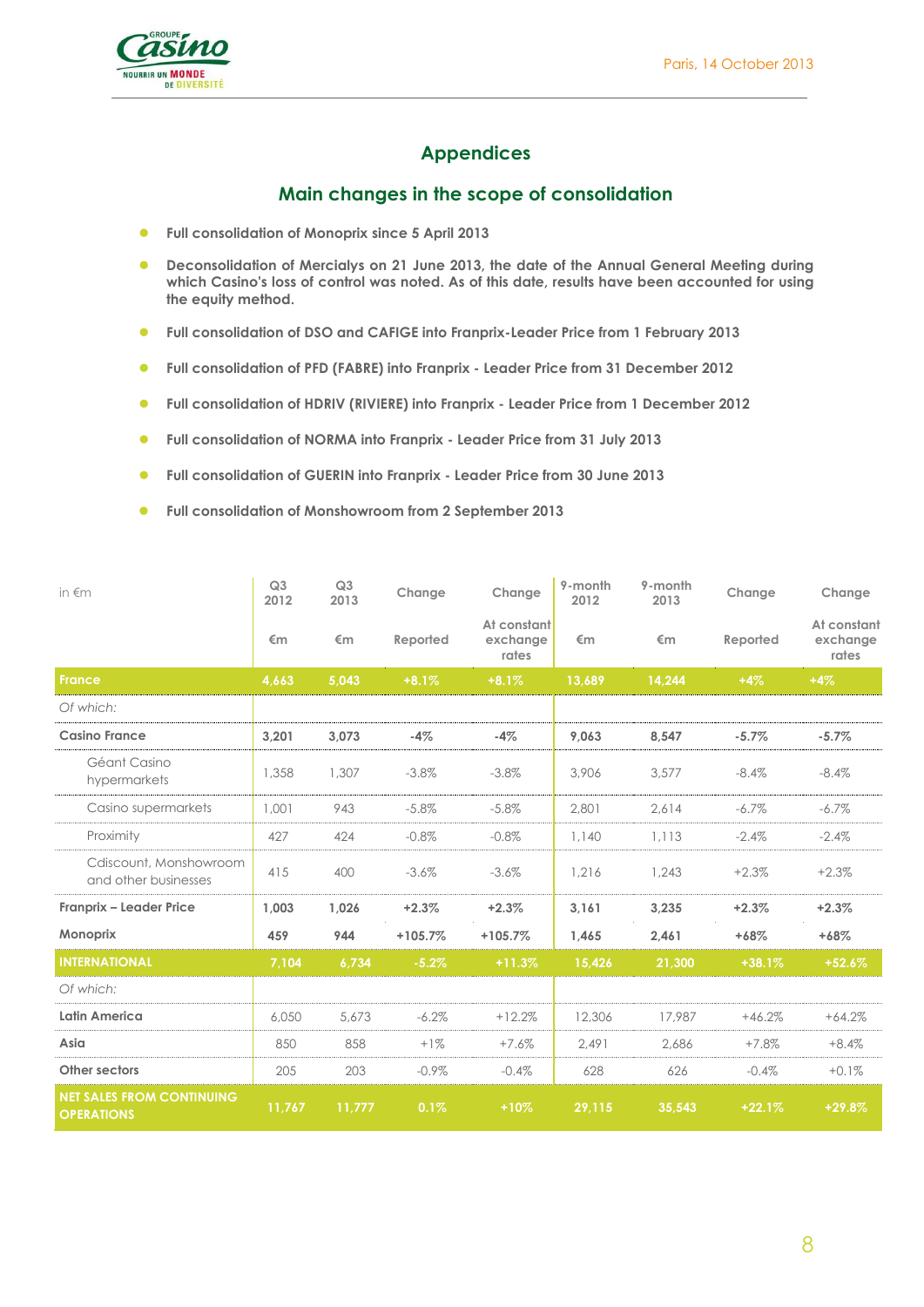

## **Exchange rates**

| Average exchange rates        |         | 9-month 2012 9-month 2013 | Change    |
|-------------------------------|---------|---------------------------|-----------|
| Argentina (ARS / EUR)         | 0.1748  | 0 1 4 3 7                 | $-17.8\%$ |
| Uruguay (UYP / EUR)           | O 0382  | 0.0377                    | $-1.2\%$  |
| Thailand (THB / EUR)          | O 02.50 | 0.0250                    | $-0.1\%$  |
| Vietnam (VND / EUR) (x 1,000) | 0.0375  | 0.0363                    | $-3.0\%$  |
| Colombia (COP/EUR) (x 1,000)  | 0.4346  | 0.4095                    | $-5.8\%$  |
| Brazil (BRL / EUR)            | 0.4071  | U 3585                    | $-12.0\%$ |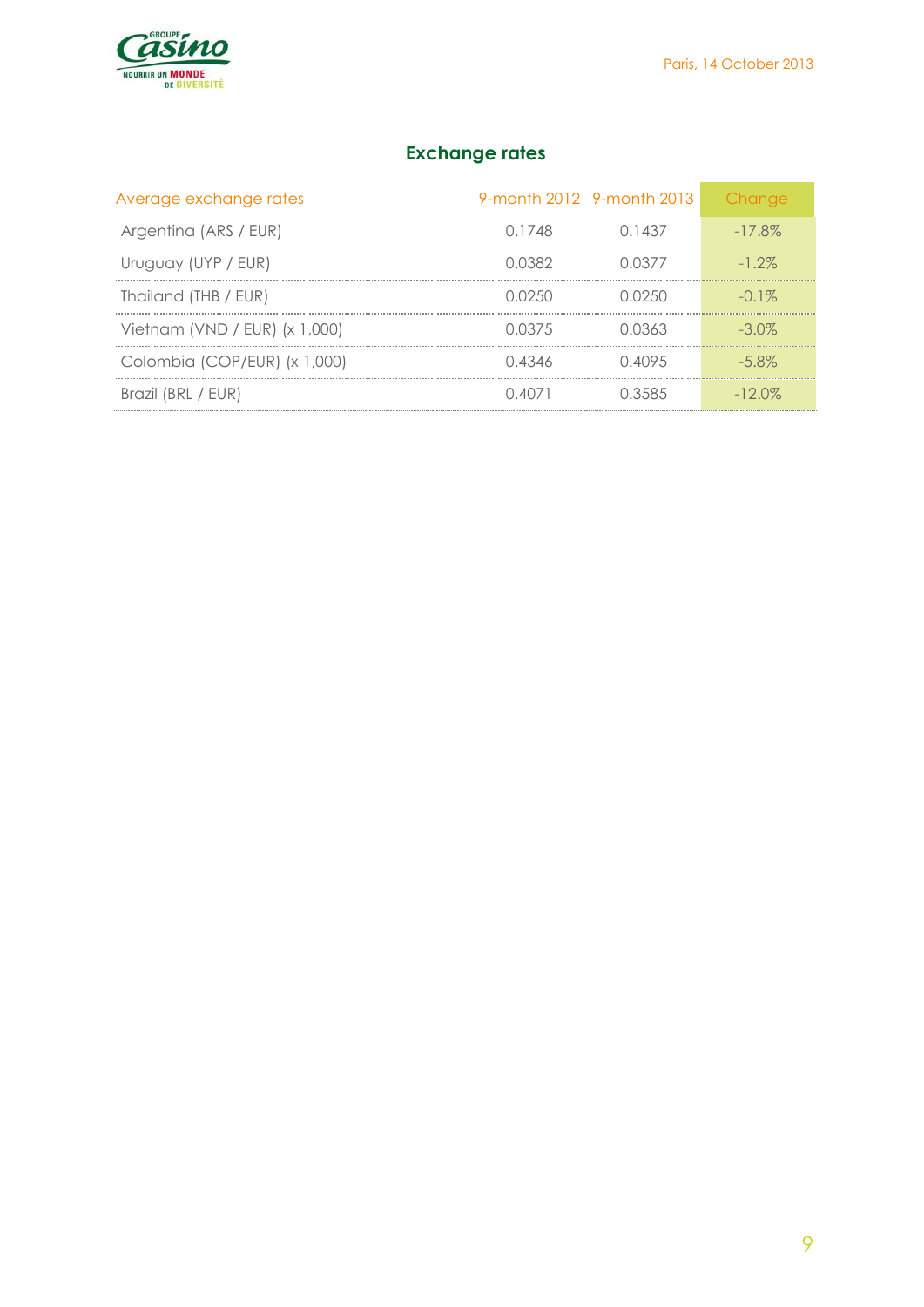

### **Period-end store network: France**

| <b>France</b>                                    | 31 Dec. 2012   | 30 June 2013 | 30 Sept. 2013  |
|--------------------------------------------------|----------------|--------------|----------------|
| Géant Casino hypermarkets                        | 125            | 126          | 125            |
| Of which French Affiliates                       | 9              | 9            | 7              |
| International Affiliates                         | 6              | 7            | 8              |
| + service stations                               | 97             | 97           | 97             |
| <b>Casino supermarkets</b>                       | 445            | 440          | 440            |
| Of which French Franchise Affiliates             | 58             | 61           | 59             |
| International Franchise Affiliates               | 41             | 32           | 32             |
| + service stations                               | 173            | 173          | 175            |
| <b>Franprix supermarkets</b>                     | 891            | 865          | 877            |
| Of which Franchise outlets                       | 390            | 334          | 331            |
| <b>Monoprix supermarkets</b>                     | 542            | 561          | 566            |
| Of which Franchise outlets/Affiliates            | 137            | 143          | 147            |
| Of which Naturalia                               | 71             | 74           | 75             |
| Leader Price discount stores                     | 604            | 594          | 616            |
| Of which Franchise outlets                       | 231            | 148          | 118            |
| <b>Total supermarkets and discount stores</b>    | 2,482          | 2,460        | 2,499          |
| Of which Franchise outlets/Stores                |                |              |                |
| operated under business leases                   | 857            | 718          | 687            |
| <b>Petit Casino superettes</b>                   | 1,575          | 1,406        | 1,353          |
| Of which Franchise outlets                       | 26             |              | 2              |
| <b>Casino Shopping superettes</b>                | 11             | 14           | 14             |
| <b>Casino Shop superettes</b>                    | 77             | 153          | 155            |
| Of which Franchise outlets                       |                | 3            | 3              |
| <b>Eco Services superettes</b>                   | 1              | 1            |                |
| <b>Coop Alsace superettes</b>                    | 144            | 144          | 144            |
| Of which Franchise outlets                       | 144            | 144          | 144            |
| Spar superettes                                  | 963            | 948          | 941            |
| Of which Franchise outlets                       | 739            | 730          | 722            |
| <b>Vival superettes</b>                          | 1,705          | 1,711        | 1,708          |
| Of which Franchise outlets                       | 1,704          | 1,710        | 1,705          |
| <b>Casitalia and C'Asia superettes</b>           |                |              |                |
| <b>Other Franchise stores</b>                    | 1,105          | 2,172        | 2,161          |
| Corner, Relay, Shell, Elf, Carmag                | 1,105          | 2,172        | 2,161          |
| <b>Wholesale activity</b>                        | 935            | 934          | 934            |
| <b>TOTAL CONVENIENCE STORES</b>                  | 6,517          | 7,484        | 7,412          |
| Of which Franchise outlets/Stores                |                |              |                |
| operated under business leases/Wholesale         | 4,654          | 5,694        | 5,671          |
| <b>Other Affiliate stores</b>                    | 29             | 31           | 32             |
| Of which French Affiliates                       | 20             | 22           | 23             |
| <b>International Affiliates</b>                  | 9              | 9            | 9              |
| <b>Other businesses</b>                          | 458            | 474          | 496            |
| Cafeterias                                       | 302            | 302          | 312            |
| Cdiscount                                        | $\overline{2}$ | 2            | $\overline{2}$ |
| Casino Drive                                     | 94             | 96           | 99             |
| Casino Express                                   | 5              | 6            | 6              |
| Leader Drive                                     | 55             | 68           | 77             |
| <b>TOTAL France (excluding service stations)</b> | 9,611          | 10,575       | 10,564         |
| Hypermarkets (HM)                                | 125            | 126          | 125            |
| Supermarkets (SM)                                | 1,878          | 1,866        | 1,883          |
| Discount (DIS)                                   | 604            | 594          | 616            |
|                                                  |                |              |                |
| Convenience (SUP) and other stores (MAG)         | 6,546          | 7,515        | 7,444          |
| Other (DIV)                                      | 458            | 474          | 496            |